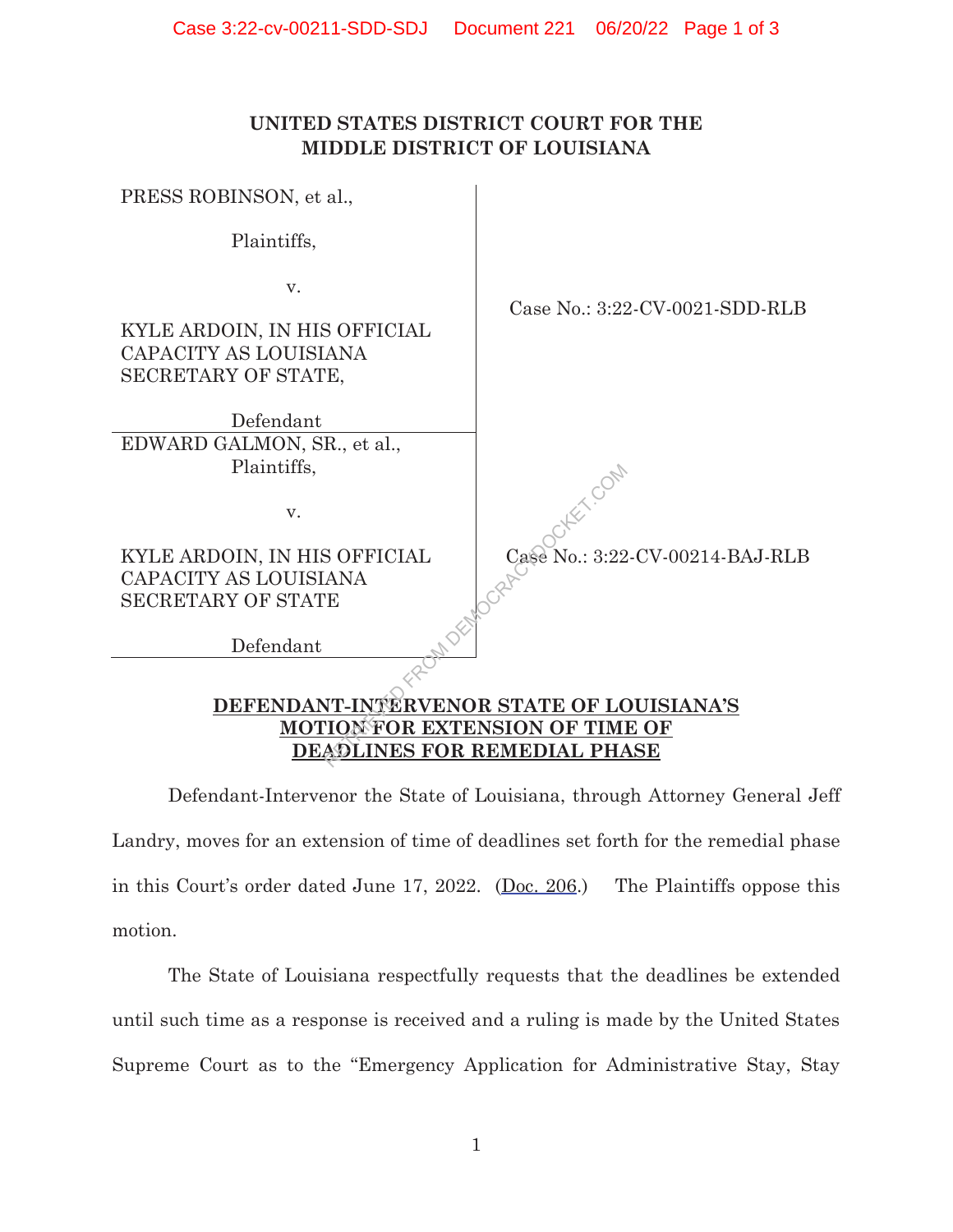## Case 3:22-cv-00211-SDD-SDJ Document 221 06/20/22 Page 2 of 3

Pending Appeal, and Petition for Writ of Certiorari before Judgement," filed with the Supreme Court on June 17, 2022, as it relates to this Court's ruling on the preliminary injunction. Additionally, the State of Louisiana moves for sufficient time to conduct discovery allowed under the Federal Rules of Civil Procedure. The Court's order is not clear on rebuttal reports, discovery, or how the State Defendants can oppose the Plaintiffs' proposed remedy.

> **Jeff**Landry Louisiana Attorney General */s/ Angelique Duhon Freel* Elizabeth B. Murrill (LSBA No. 20685) Solicitor General Shae McPhee's (LSBA No. 38565) Angelique Duhon Freel (LSBA No. 28561) Carey Tom Jones (LSBA No. 07474) Jeffrey M. Wale (LSBA No. 36070) LOUISIANA DEPARTMENT OF **JUSTICE** 1885 N. Third St. Baton Rouge, LA 70804 (225) 326-6000 phone (225) 326-6098 fax murrille@ag.louisiana.gov RETRIEVED FROM DEM

Respectfully submitted,

freela@ag.louisiana.gov walej@ag.louisiana.gov jonescar@ag.louisiana.gov mcphees@ag.louisiana.gov